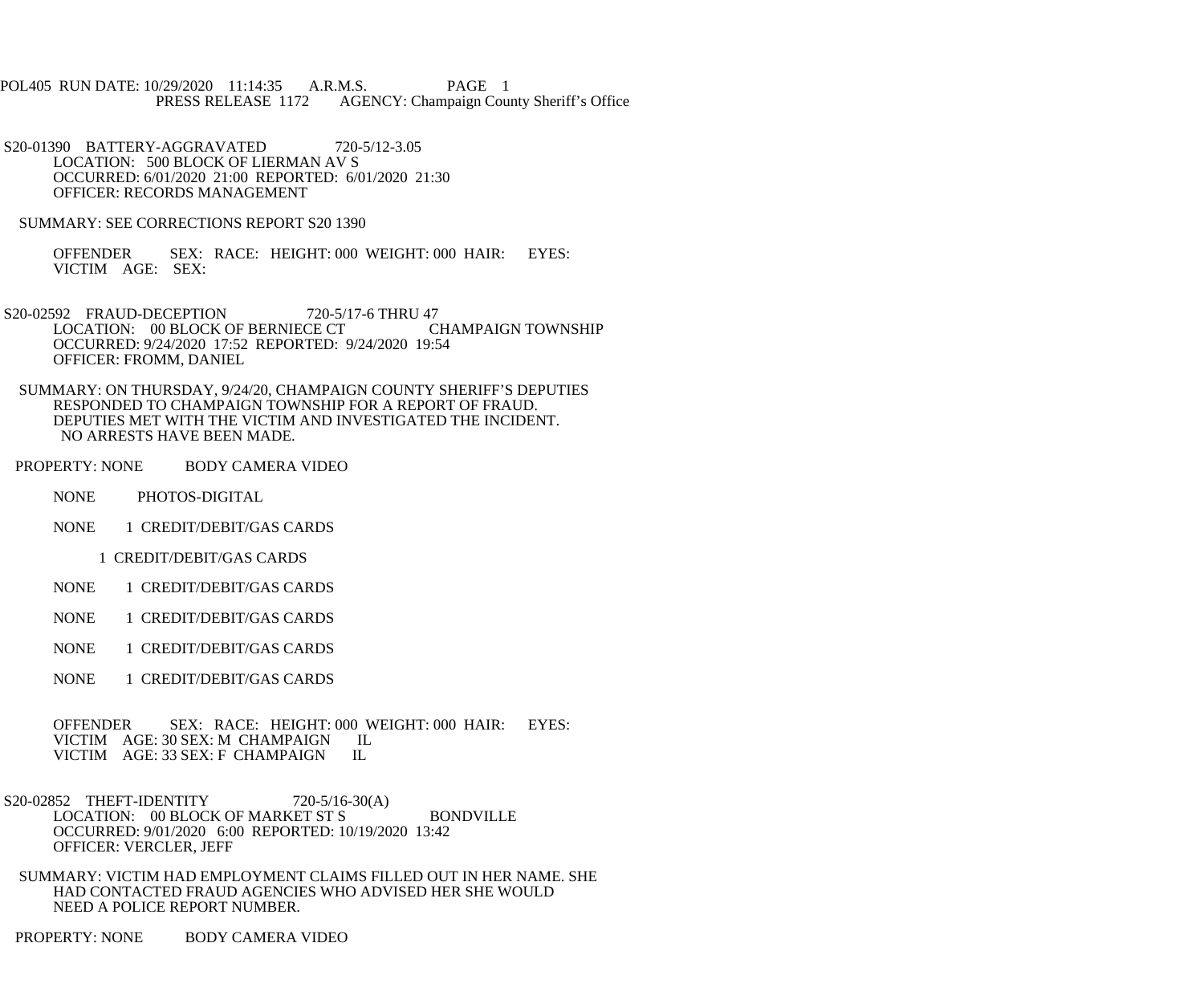POL405 RUN DATE: 10/29/2020 11:14:35 A.R.M.S. PAGE 2<br>PRESS RELEASE 1172 AGENCY: Champaign Cou AGENCY: Champaign County Sheriff's Office

OFFENDER SEX: RACE: HEIGHT: 000 WEIGHT: 000 HAIR: EYES: VICTIM AGE: 47 SEX: F BONDVILLE IL VICTIM AGE: 47 SEX: F BONDVILLE

- S20-02913 ILLEGAL TRANSPORTATION CANNABIS AU 625-5/11-502.15 ABC<br>SPEEDING (RADAR) 625-5/11-601B SPEEDING (RADAR) LOCATION: 00 BLOCK OF CUNNINGHAM AV/EB I74 URBANA OCCURRED:10/24/2020 22:25 REPORTED: 10/24/2020 22:29 OFFICER: MEEKER, JR
- SUMMARY: VEHICLE WAS STOPPED FOR AN IVC VIOLATION. STRONG ODOR OF CANNABIS COMING OUT OF THE VEHICLE. DRIVER ADMITTED SHE HAD A BAGGIE OF CANNABIS AND A BLUNT IN THE VEHICLE. CANNABIS WAS RECOVERED AND BEING TRANSPORTED OUTSIDE OF AN APPROPRIATE CONTAINER. DRIVERS WAS SCREENED FOR DRIVING UNDER THE INFLUENCE, THERE WERE NOT INDICATORS OF IMPAIRMENT. DRIVER WAS ISSUED CITATIONS FOR THE ILLEGAL TRANSPORTATION OF CANNABIS AND THE INITIAL SPEEDING VIOLATION.

PROPERTY: NONE 3 BODY CAMERA VIDEO

PEOPLE: VICTIM SOCIETY

 ARRESTS: STEVENS-BARNWELL CARRIGAN M AGE: 19 SEX: F 2172 S RENFRO SPRINGFIELD IL CHARGE: ILLEGAL TRANSPORTATION CANNABIS AU AT: CUNNNGHAM AVE/I74 BY: MEEKER. JR AT: CUNNNGHAM AVE/I74 BY: MEEKER, JR<br>STEVENS-BARNWELL CARRIGAN MAGE: 19 SEX: F 2172 S RENFRO STEVENS-BARNWELL CARRIGAN M AGE: 19 SEX: F 2172 S RENFRO SPRINGFIELD IL<br>CHARGE: SPEEDING (RADAR) 625-5/11-601 SPEEDING (RADAR) 625-5/11-601 SPEEDING (RADAR)<br>BY: MEEKER. JR AT: CUNNNGHAM AVE/I74

- S20-02915 CRISIS INT SUICIDE THREAT/ATTEMPT DOMESTIC DISPUTE 750-60-101 CRISIS INTERVEN. - DOMESTIC TROUBLE LOCATION: 00 BLOCK OF FOUNTAIN VALLEY RANTOUL TOWNSHIP OCCURRED:10/25/2020 1:00 REPORTED: 10/25/2020 3:38 OFFICER: BOLT, GAGE
- SUMMARY: ON 10/25/20 AT APPROXIMATELY 0348 HOURS DEPUTIES RESPONDED TO THE REPORT OF A CHECK WELFARE IN THE AREA OF RANTOUL TWP. ONCE ON SCENE IT WAS DISCOVERED THAT THE MALE HAD SELF INFLICTED INJURIES TO HIS BODY. THE MALE WAS THEN TRANSPORTED TO AN AREA HOSPITAL VIA AMBULANCE FOR AN INVOLUNTARY PETITION.

PROPERTY: NONE 3 BODY CAMERA VIDEO

OFFENDER AGE: 27 SEX: M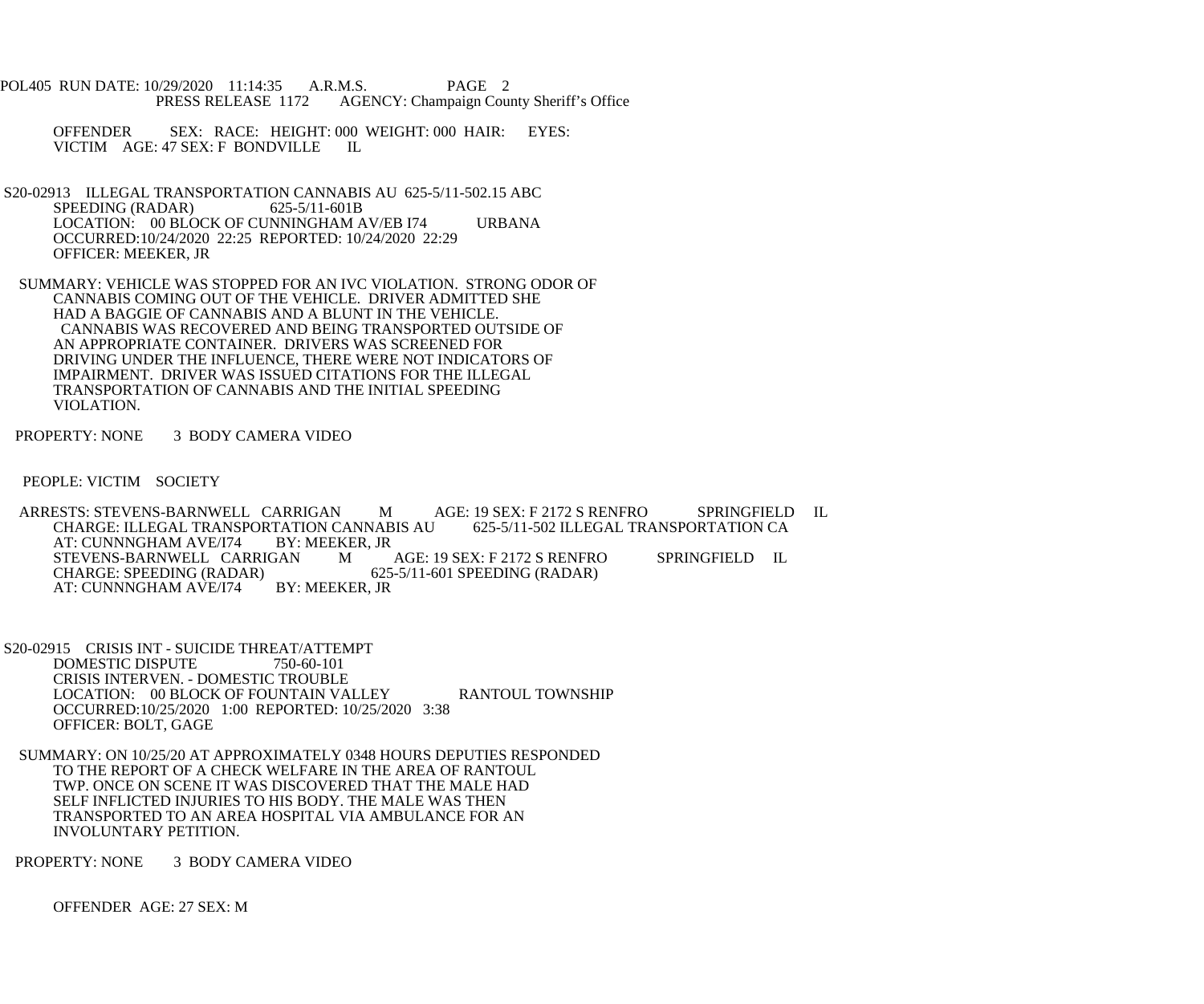POL405 RUN DATE: 10/29/2020 11:14:35 A.R.M.S. PAGE 3<br>PRESS RELEASE 1172 AGENCY: Champaign Cou AGENCY: Champaign County Sheriff's Office OFFENDER AGE: 21 SEX: F VICTIM AGE: 27 SEX: M RANTOUL IL<br>VICTIM AGE: 21 SEX: F RANTOUL IL VICTIM AGE: 21 SEX: F RANTOUL

- S20-02918 BATTERY-DOMESTIC 720-5/12-3.2 LOCATION: 00 BLOCK OF MAIN ST N SEYMOUR OCCURRED:10/25/2020 10:19 REPORTED: 10/25/2020 10:19 OFFICER: GOOD, ANDREW
- SUMMARY: THE CHAMPAIGN COUNTY SHERIFF'S OFFICE WAS DISPATCHED TO THE 100 BLOCK OF N MAIN STREET, SEYMOUR, FOR A DOMESTIC BATTERY. THE VICTIM, AN ADULT MALE, REPORTED THAT THE SUSPECT, THE VICTIM'S EX-GIRLFRIEND, ARRIVED AT HIS RESIDENCE AND THREW A CUP OF COFFEE AT HIM. THE CUP OF COFFEE STRUCK THE VICTIM. THE SUSPECT SUBSEQUENTLY LEFT THE AREA. WITNESSES ON SCENE CORROBORATED THE EVENTS.
- PROPERTY: NONE BODY CAMERA VIDEO
- PEOPLE: VICTIM AGE: 49 SEX: M SEYMOUR IL
- ARRESTS: KUCHARCZYK HANNA AGE: 30 SEX: F 2114 ODONNELL DR CHAMPAIGN IL CHARGE: BATTERY-DOMESTIC 720-5/12-3.2 BATTERY-DOMESTIC CHARGE: BATTERY-DOMESTIC 720-5/12-3.2 BATTERY-DOMESTIC AT: 2000 BLK ODONNELL DR BY: GOOD, ANDREW

S20-02919 FOUND ARTICLES

LOCATION: 00 BLOCK OF 3400N BROWN TOWNSHIP OCCURRED:10/25/2020 11:46 REPORTED: 10/25/2020 11:46 OFFICER: HUBBARD, ROBERT

- SUMMARY: CCSO WAS DISPATCHED TO THE AREA OF 600CR/3400N REGARDING A CHANGE MACHINE BEING FOUND UNDERNEATH THE BRIDGE HERE. THE MACHINE WAS RECOVERED AND TAKEN TO CCSO FOR PROCESSING.
- PROPERTY: NONE BODY CAMERA VIDEO
- PEOPLE: VICTIM SOCIETY<br>OFFENDER SEX: R SEX: RACE: HEIGHT: 000 WEIGHT: 000 HAIR: EYES:

 S20-02927 DRIVING UNDER SUSPENDED LICENSE 625-5/6-303 OPERATE UNINSURED MOTOR VEHICLE 625-5/3-707<br>BURGLARY FROM MOTOR VEHICLE 720-5/19-1 BURGLARY FROM MOTOR VEHICLE RESIST/OBS CORRECT/POLICE/FIRE 720-5/31-1 THEFT OF MOTOR VEH PARTS & ACCESS 625-5/4-102 & 103<br>POSSESSION STOLEN PROPERTY 720-5/16-1A4 POSSESSION STOLEN PROPERTY LOCATION: 00 BLOCK OF CHESTNUT ST E BONDVILLE OCCURRED:10/26/2020 11:25 REPORTED: 10/26/2020 11:25 OFFICER: MAYO, NICHOLAS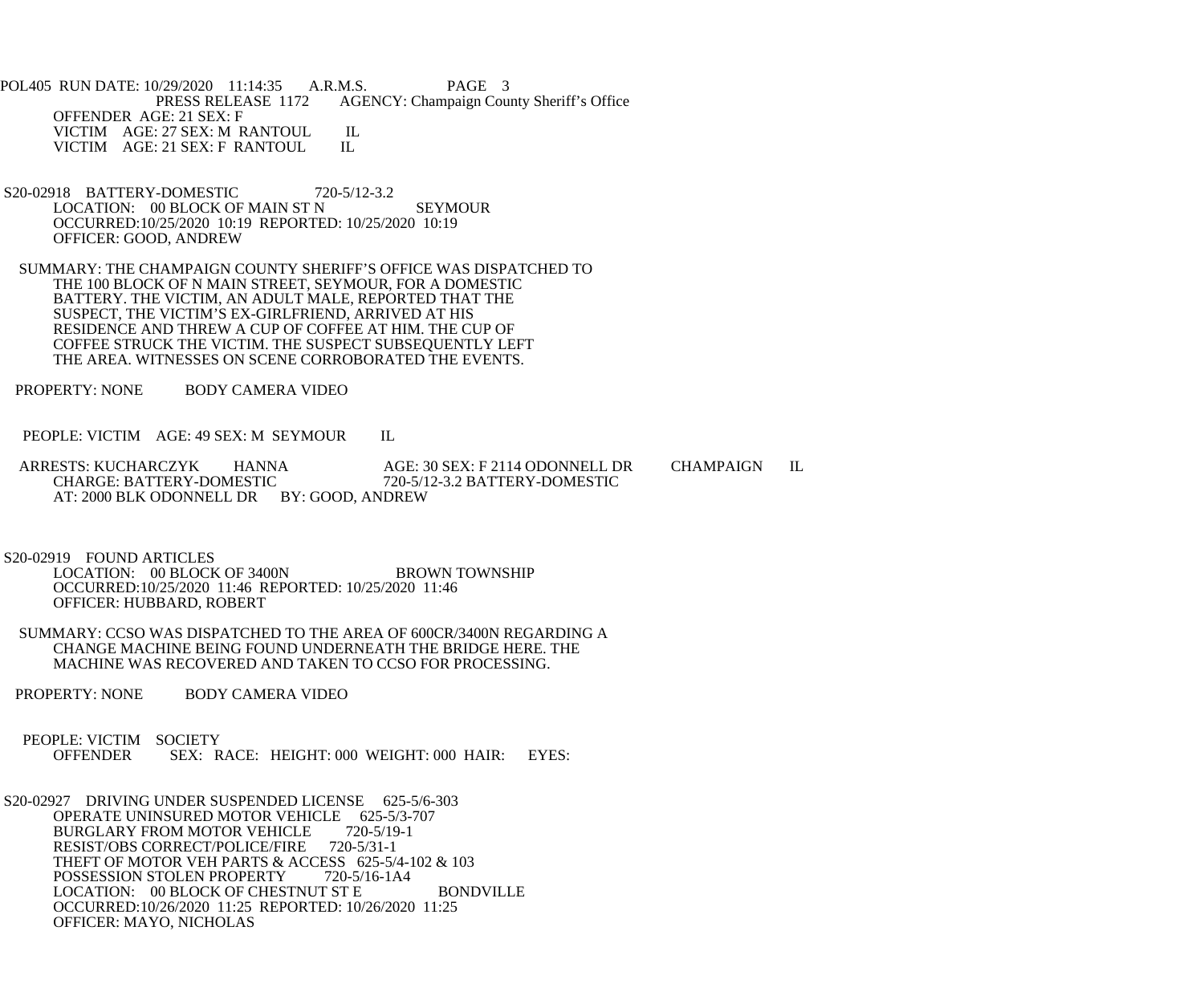POL405 RUN DATE: 10/29/2020 11:14:35 A.R.M.S. PAGE 4<br>PRESS RELEASE 1172 AGENCY: Champaign Cou AGENCY: Champaign County Sheriff's Office

 SUMMARY: ON 10/26/20 DEPUTIES WERE DISPATCHED TO A HIT AND RUN AT A BUSINESS IN BONDVILLE. DEPUTIES LOCATED A VEHICLE AND WITNESSES WHO STATED THAT THE DRIVER ENTERED MULTIPLE VEHICLES ON THE PROPERTY AND FLED SOUTHBOUND ON FOOT. THE SUBJECT WAS LOCATED AND SUBSEQUENTLY ARRESTED. DEPUTIES LATER LEARNED THE VEHICLE THAT THE SUSPECT WAS IN POSSESSION OF WAS STOLEN.

PROPERTY: STOLEN 1 CLOTHING-NOT FURS

- STOLEN OTHER PROPERTY THAN LISTD
- STOLEN 1 COMPUTER
- STOLEN OTHER PROPERTY THAN LISTD
- STOLEN 1 CLOTHING-NOT FURS
- STOLEN 1 CLOTHING-NOT FURS
- NONE BODY CAMERA VIDEO
- NONE 1 BODY CAMERA VIDEO
- STOLEN CLOTHING-NOT FURS
- STOLEN OTHER PROPERTY THAN LISTD
- STOLEN CLOTHING-NOT FURS
- STOLEN OTHER PROPERTY THAN LISTD
- NONE PHOTOS-DIGITAL
- STOLEN 1 OTHER PROPERTY THAN LISTD
- STOLEN OTHER PROPERTY THAN LISTD
- STOLEN CLOTHING-NOT FURS
- STOLEN 1 OTHER PROPERTY THAN LISTD
- STOLEN OTHER PROPERTY THAN LISTD
- STOLEN OTHER PROPERTY THAN LISTD
- STOLEN OTHER PROPERTY THAN LISTD
- NONE PHOTOS-DIGITAL
- STOLEN OTHER PROPERTY THAN LISTD
- STOLEN 1 TOOL
- STOLEN OTHER PROPERTY THAN LISTD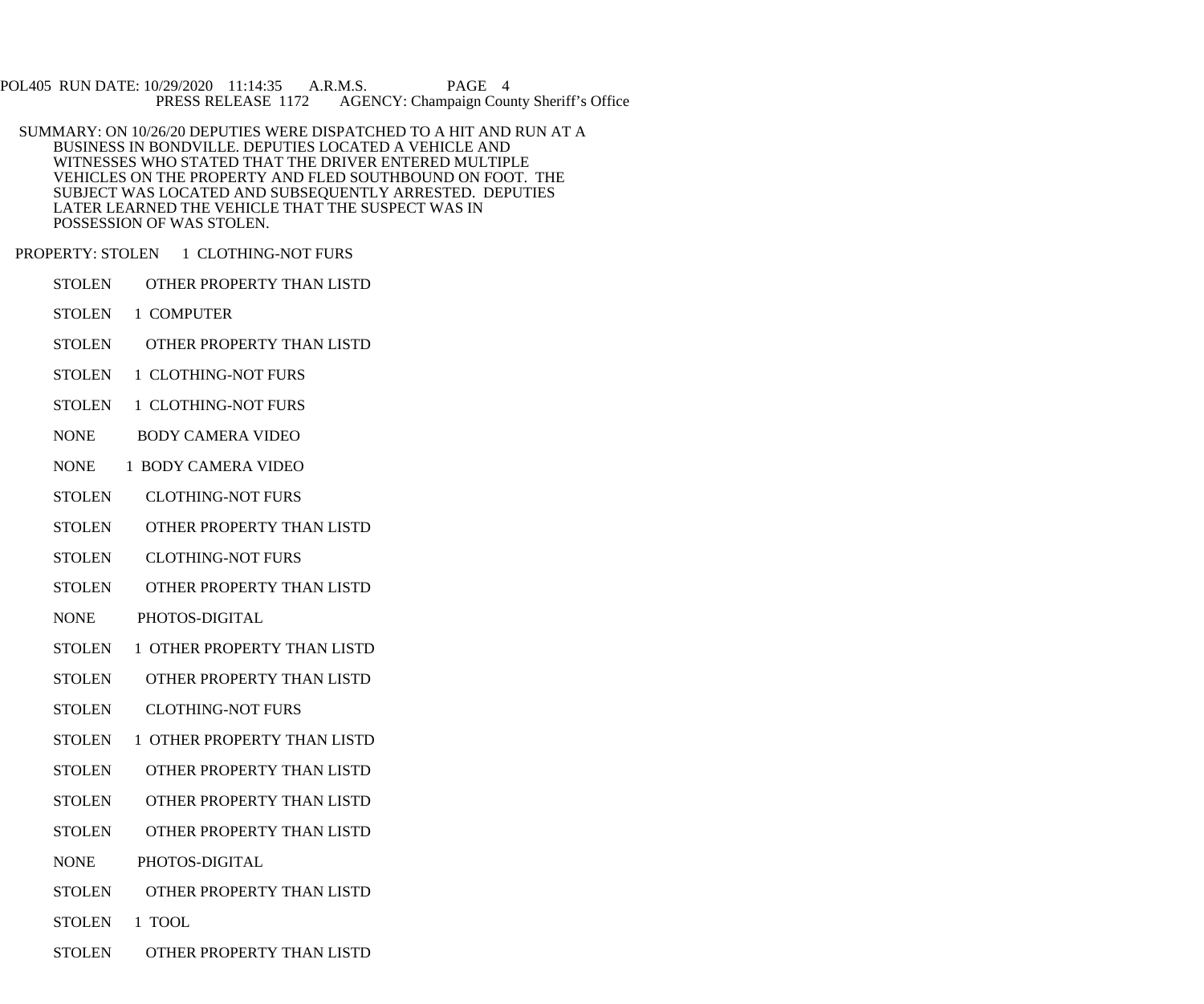POL405 RUN DATE: 10/29/2020 11:14:35 A.R.M.S. PAGE 5<br>PRESS RELEASE 1172 AGENCY: Champaign Cou PRESS RELEASE 1172 AGENCY: Champaign County Sheriff's Office<br>NONE 4 PHOTOGRAPHS 4 PHOTOGRAPHS NONE 1 SURVEILLANCE VIDEO STOLEN OTHER PROPERTY THAN LISTD STOLEN 28 KEYS STOLEN 1 CLOTHING-NOT FURS PEOPLE: VICTIM SOCIETY OFFENDER AGE: 22 SEX: F VICTIM AGE: 18 SEX: M URBANA IL<br>VICTIM AGE: 37 SEX: M FISHER IL VICTIM AGE: 37 SEX: M FISHER VICTIM HARMON EXCAVATING BONDVILLE IL VICTIM AGE: 28 SEX: M BEMENT IL VICTIM UNIVERSITY OF ILLINOIS CHAMPAIGN IL ARRESTS: SANTROCK ALEXANDRIA N AGE: 22 SEX: F 1320 N THIRD MATTOON IL CHARGE: DRIVING UNDER SUSPENDED L CHARGE: DRIVING UNDER SUSPENDED LICENSE AT: SPRINGFIELD AV/BARKER RD BY: MAYO, NICHOLAS<br>SANTROCK ALEXANDRIA N AGE: 22 SEX: F AGE: 22 SEX: F 1320 N THIRD MATTOON IL<br>EHICLE 625-5/3-707 OPERATE UNINSURED MOTOR V CHARGE: OPERATE UNINSURED MOTOR VEHICLE AT: SPRINGFIELD AV/BARKER RD BY: MAYO, NICHOLAS<br>SANTROCK ALEXANDRIA N AGE: 22 SEX: F N AGE: 22 SEX: F 1320 N THIRD MATTOON IL<br>DR VEHICLE 720-5/19-1 BURGLARY FROM MOTOR VEHIC CHARGE: BURGLARY FROM MOTOR VEHICLE AT: SPRINGFIELD AV/BARKER RD BY: MAYO, NICHOLAS<br>SANTROCK ALEXANDRIA N AGE: 22 SEX: F AGE: 22 SEX: F 1320 N THIRD MATTOON IL RESSIST/OBS CORRECT/POLICE CHARGE: RESIST/OBS CORRECT/POLICE/FIRE AT: SPRINGFIELD AV/BARKER RD BY: MAYO, NICHOLAS<br>SANTROCK ALEXANDRIA N AGE: 22 SEX: F N AGE: 22 SEX: F 1320 N THIRD MATTOON IL<br>ARTS & ACCESS 625-5/4-102 THEFT OF MOTOR VEH PARTS CHARGE: THEFT OF MOTOR VEH PARTS & ACCESS AT: SPRINGFIELD AV/BARKER RD BY: MAYO, NICHOLAS

 S20-02932 BATTERY-DOMESTIC 720-5/12-3.2 CRIMINAL DAMAGE TO PROPERTY 720-5/21-1 WARRANT-IN STATE LOCATION: 00 BLOCK OF MEYER ST W THOMASBORO OCCURRED:10/27/2020 4:08 REPORTED: 10/27/2020 4:08 OFFICER: FLOYD,CODY L

 SUMMARY: ON 10/27/20 AT APPROXIMATELY 04:10 HOURS, CHAMPAIGN COUNTY SHERIFF'S DEPUTIES WERE DISPATCHED TO THE 500 AND 600 BLOCKS OF MEYER ST. IN THOMASBORO, ILLINOIS FOR THE REPORT OF A DOMESTIC BATTERY. MULTIPLE PARTIES WERE INTERVIEWED. AN ADULT MALE WAS ARRESTED FOR DOMESTIC BATTERY AND AN OUT OF COUNTY WARRANT, AND THERE WERE TRANSPORTED TO THE